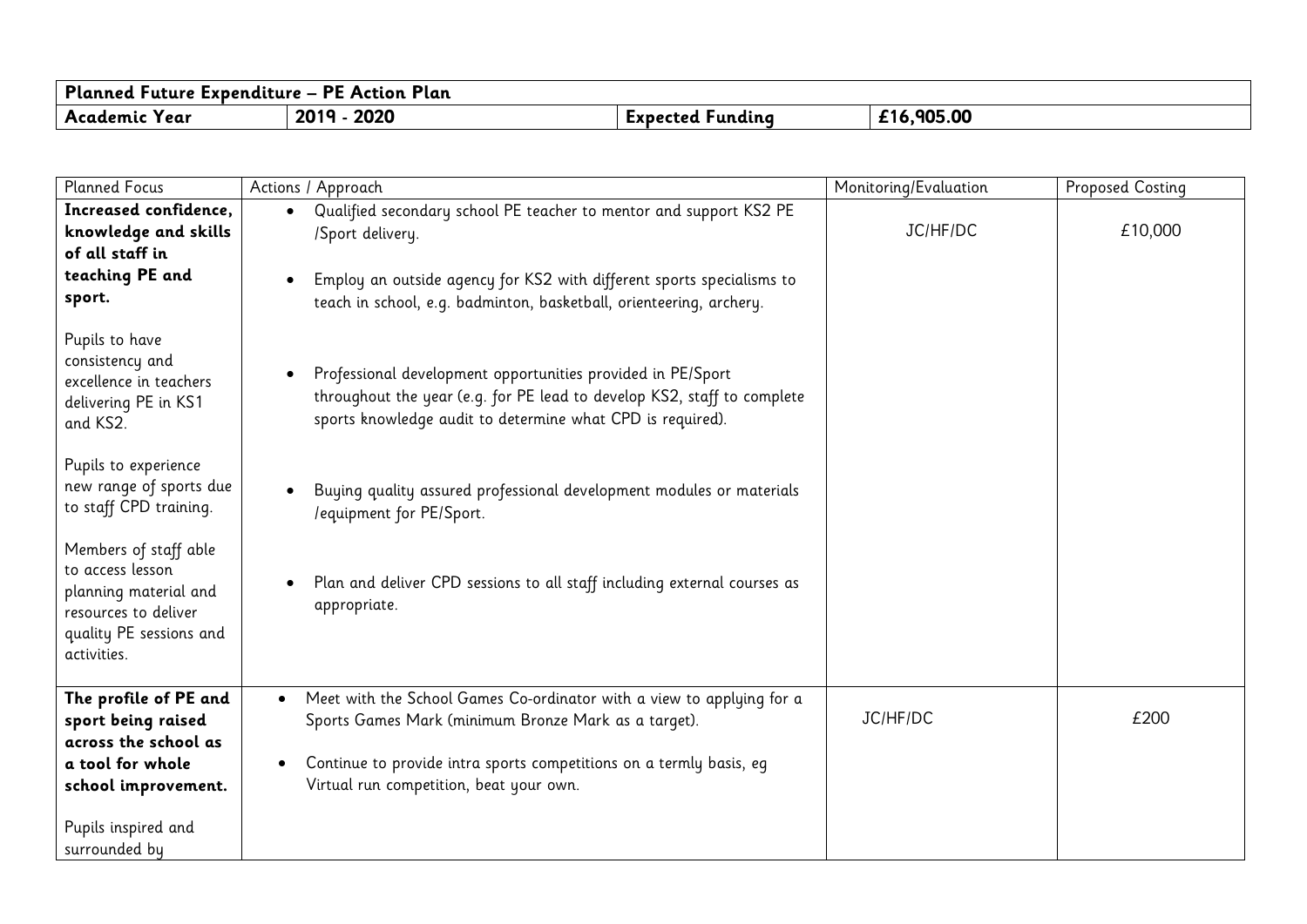| information,                 | Sports notice board for pupils and parents to see; celebrating school                 |                       |      |
|------------------------------|---------------------------------------------------------------------------------------|-----------------------|------|
| opportunities and            | sporting achievements, advertising local sports clubs available to the                |                       |      |
| competitions to              | primary age group, celebrating children's sporting achievements outside               |                       |      |
| understand and               | school etc.                                                                           |                       |      |
| experience the benefits      |                                                                                       |                       |      |
| of healthy active            | Introduce Sport's Journalists to ensure 'The Potter Sport' newsletter is              |                       |      |
| lifestyles.                  | published each term. Also ensure website is updated and use 'Sheepwash                |                       |      |
|                              | Times'.                                                                               |                       |      |
| Pupils and staff take        |                                                                                       |                       |      |
| pride in sports at           | Ensure PE uniform is worn by children and staff for competitions, sports              |                       |      |
| Potterhanworth.              | events and trips (look through kits and replace if needed).                           |                       |      |
|                              |                                                                                       |                       |      |
| All pupils have the          |                                                                                       |                       |      |
| opportunity to be            | Sports leaders to be introduced to help with playground activities.<br>٠              |                       |      |
| involved in at least one     |                                                                                       |                       |      |
| club of their liking and     | Ensure a range of sports offered for extra-curricular clubs.<br>$\bullet$             |                       |      |
|                              |                                                                                       |                       |      |
| are informed of sports       | Develop stronger links with local sport clubs for children to attend.<br>$\bullet$    |                       |      |
| opportunities in the         |                                                                                       |                       |      |
| community.                   | Celebrating sporting achievements - new trophies to be bought for Sports<br>$\bullet$ |                       |      |
|                              | Day and Sports Awards (annual celebration).                                           |                       |      |
| The engagement of            |                                                                                       |                       |      |
| all pupils in regular        | Active Lifestyle - Encourage active families; plan sports event to include            | JC/DC/RR/Teachers/TAs | £800 |
| physical activity -          | parents (e.g. Sports Relief Mile), audit parents to determine if we can               |                       |      |
| kick start healthy           | develop any sporting/active partnerships, advertise local clubs.                      |                       |      |
| active lifestyle. The        |                                                                                       |                       |      |
| <b>Chief Medical Officer</b> | Promote children's active lifestyles at home - e.g. walking to school                 |                       |      |
|                              | weeks, Geocaching, Park Runs, National Trust monthly runs (which are all              |                       |      |
| quidelines                   | free).                                                                                |                       |      |
| recommend that all           |                                                                                       |                       |      |
| children and young           |                                                                                       |                       |      |
| people aged 5 to 18          | Healthy Eating Cookery club to be run for pupils. Year 6 - Healthy eating<br>٠        |                       |      |
| engage in at least 60        | session after SATS.                                                                   |                       |      |
| minutes of physical          |                                                                                       |                       |      |
| activity a day, of           | Mindfulness/Self-esteem - Yoga to be developed (perhaps during a<br>$\bullet$         |                       |      |
| which 30 minutes             | Mindfulness Day linked to Mental Health).                                             |                       |      |
| should be in school          |                                                                                       |                       |      |
|                              | Marathon Monday - Introduction of elements of the Daily Mile initiative               |                       |      |
|                              | to the school. Start with one day per week with the view to building up               |                       |      |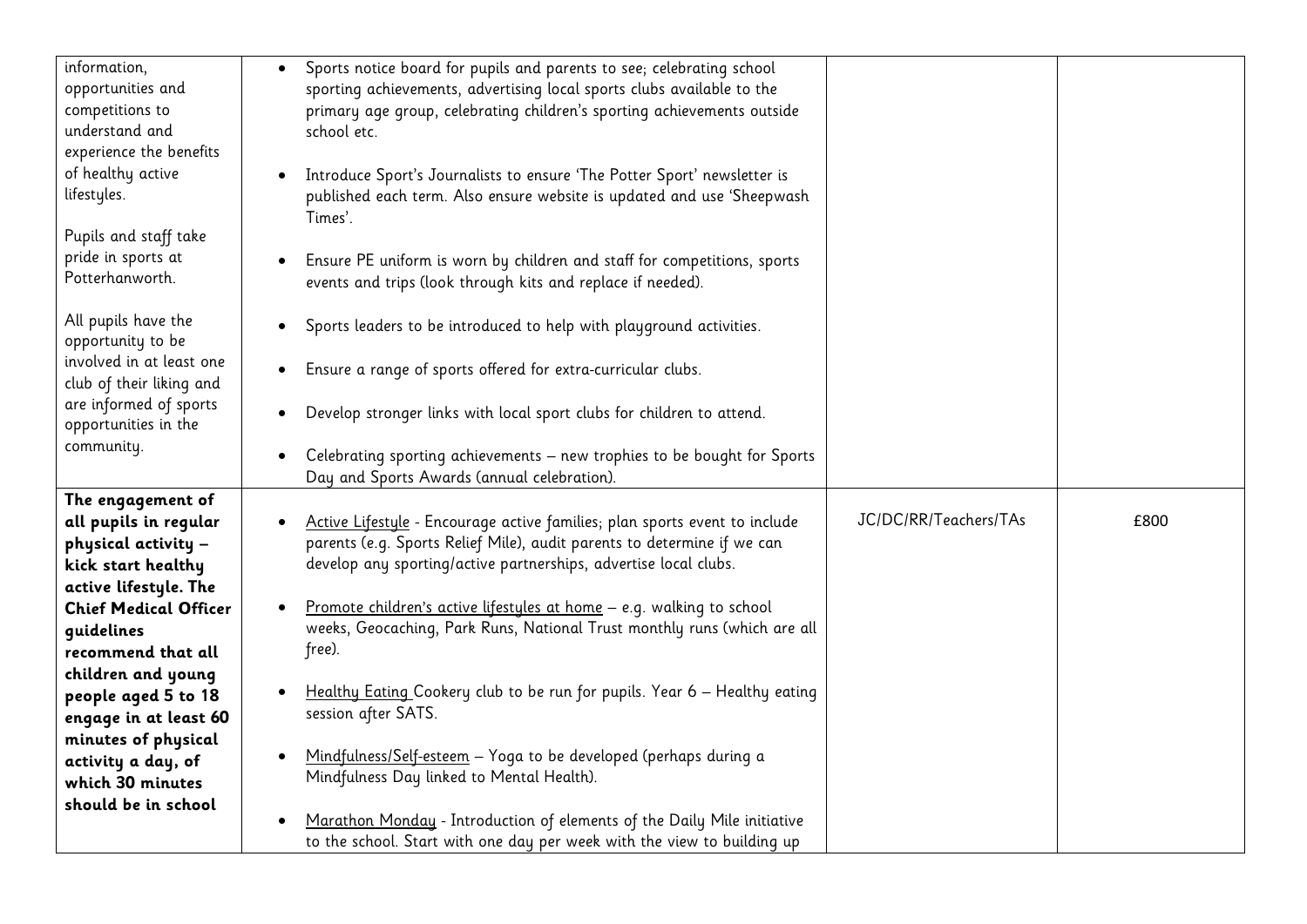| Pupils will improve their<br>knowledge &<br>understanding of health<br>and wellbeing,<br>leadership & challenge<br>and develop links to<br>improving physical<br>activity and diet at<br>home.<br>Pupils will experience<br>the physical, cognitive<br>and emotional benefits<br>of having an active<br>lessons and increase<br>provision of structured<br>sport during breaks and<br>before/after school.<br>Pupils will have a<br>variety of inspiring<br>active areas and<br>opportunities with<br>break time | the next year. Children able to complete cumulative laps of field during<br>lunchtime with half-termly celebrations.<br>KS2 Running Club - Introduction of weekly KS2 Running Club at<br>lunchtime. DC to lead.<br>Play leader Scheme - PE consultant to train children and support staff on<br>play leader zoning, leadership, skills, games/activities to increase the<br>provision for physically active children during play times.<br>Research physical activities that can be used for brain breaks, 20:10<br>theory. Evaluate the use of morning Wake up shake up/Activate physical<br>activities to focus active learning/brain preparation. Share bank of ideas<br>with staff.<br>Data to be collated regarding number of children involved in the<br>$\bullet$<br>additional physical activities (during the day and after-school clubs). |           |       |
|------------------------------------------------------------------------------------------------------------------------------------------------------------------------------------------------------------------------------------------------------------------------------------------------------------------------------------------------------------------------------------------------------------------------------------------------------------------------------------------------------------------|-----------------------------------------------------------------------------------------------------------------------------------------------------------------------------------------------------------------------------------------------------------------------------------------------------------------------------------------------------------------------------------------------------------------------------------------------------------------------------------------------------------------------------------------------------------------------------------------------------------------------------------------------------------------------------------------------------------------------------------------------------------------------------------------------------------------------------------------------------|-----------|-------|
| A broader range of<br>sports and activities<br>offered to all pupils.<br>Pupils will have the<br>opportunity in<br>curriculum and extra-<br>curricular time to be<br>engaged with new<br>sports.<br>Pupils will have at least<br>a term of swimming a<br>year. All KS2 pupils will                                                                                                                                                                                                                               | Children complete a PE audit questionnaire - questions to include their<br>$\bullet$<br>feelings/opinions about PE/sport, what sports they would like to try in<br>school, what physical extra-curricular clubs they participate in out of<br>school etc.<br>Bring in specialised coaches to deliver new sport opportunities, e.g.<br>badminton, basketball, lacrosse (use results of audit). Possibility of linking<br>this to National School Sports Week.<br>Offer a sporting experience out of school the vast majority of children<br>have not experienced before (local links), e.g. climbing, Parkour.<br>Provide qualified member of staff and transport for taking to Branston<br>Community Academy.                                                                                                                                       | <b>JC</b> | £5400 |